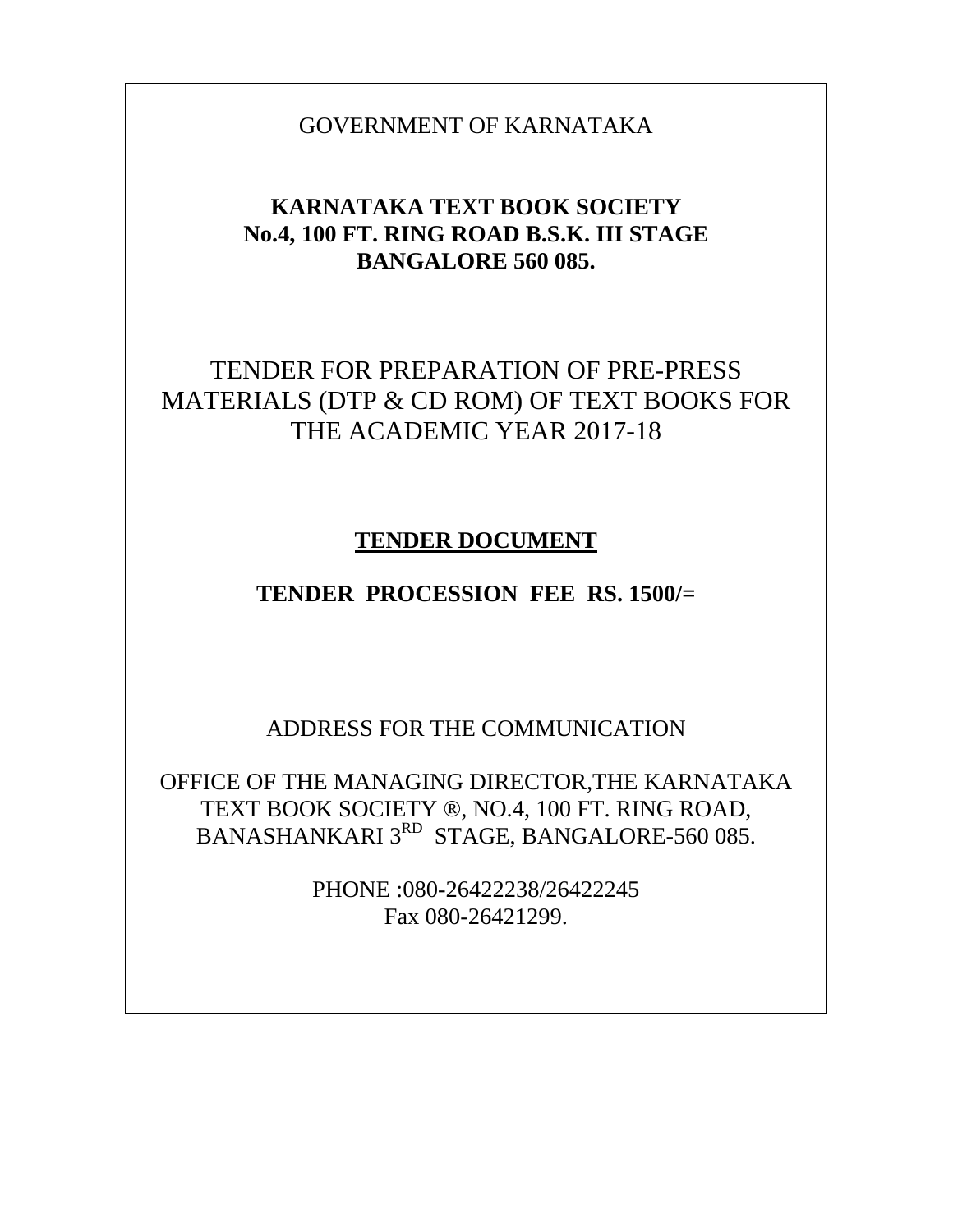#### OFFICE OF THE MANAGING DIRECTOR KARNATAKA TEXT BOOKS SOCIETY, NO.4, 100 FT. RING ROAD, BANASHANKARI 3RD STAGE, BANGALORE-560 085.

Tenders are invited for making DTP / POSITIVES ADDITIONAL POSITIVES ,CD Rom and in PDF FORMAT of Text Books

| $\vert 1 \vert$ | Date of issue of tender application forms | Date:16.12.2015                                      |
|-----------------|-------------------------------------------|------------------------------------------------------|
| $\overline{2}$  | Last date & time to issue Tender          | Date:16.01.2016 UP TO 5.30 P.M                       |
|                 | Application forms.                        |                                                      |
| 3               | Last date $\&$ time to submit Tender      |                                                      |
|                 | application.                              | Date:16.01.2016 UP TO 5.30 P.M                       |
| $\overline{4}$  | Date of opening of Tender (Cover 1)       | Date:19.01.2016 11.00 A.M On words                   |
| 5               | Date of opening of Tender (Cover 2)       | Date:27.01.2016 11.00 A.M On words                   |
| 6               | Address for communication                 | <b>OFFICE</b><br>OF<br><b>MANAGING</b><br><b>THE</b> |
|                 |                                           | DIRECTOR KARNATAKA TEXT BOOK                         |
|                 |                                           | SOCIETY, NO.4, 100 FT. RING ROAD,                    |
|                 |                                           | $3^{RD}$<br><b>BANASHANKARI</b><br>STAGE,            |
|                 |                                           | <b>BANGALORE-560 085.</b>                            |

#### **TERMS AND CONDITIONS**

- 1. The selcted bidder has to carry out the proposed DTP work at the premises of karnataka text book Socity, The society will provide place, furniture and electricity only. The selected bidder has to privide computer  $\&$  necessary software's along with suitable man power.
- 2. The copy right holder of the material shall be Managing Director, The Karnataka Text Book Society, Bangalore.
- 3. The Tenderer should be a registered firm having a full-fledged DTP and Positive making unit in the state of Karnataka.
- 4. The copy right holder will provide the manuscripts for making CD'S [PDF] additional CD'S CD Rom and in PDF format and Source files
- 5. 12 to 16 font and 36 font as per order size should be used in text matter.
- 6. Approximately 370 titles need to make DTP CD'S and additional C.D's.
- 7. Approximately between 50 to100 pictures per book should be inserted in every 100 to 200 pages in some titeles, not in all the titles. Rates should be quoted seperately for with pictures and without pictures for each page pictures will be given for scanning.
- 8. Size of the book should be as follows and rate should be quoted separately.
	- **a]** ¼ Crown single colour, double colour and 4 colour.
	- **b**] A5. Size single colour, double colour and 4 colour.
	- **c]** A4 size single colour,double colour and 4 colour
	- **d]** Demmy size single color, double color and 4 color.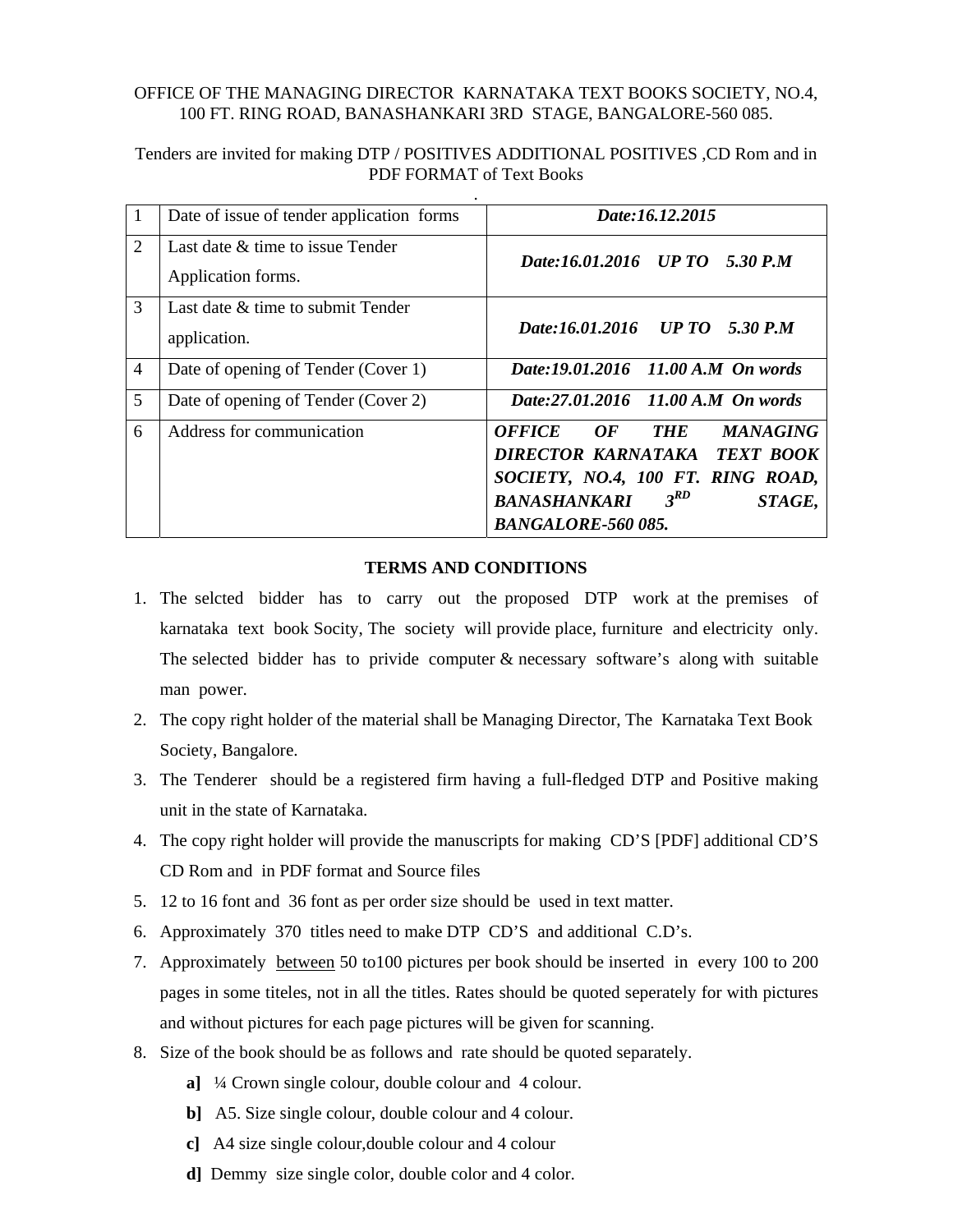- 9. Maths, Language-wise and medium wise rate should be quoted separately. (English, Sanskrit, Kannada, Urdu, Telugu, Tamil, Marati, Hindi,Tulu Arabic, persian konkani kannada & Devanagari ). Additional copies C.D. rate should be quoted separately.
- 10. Separate per page rate should be quoted for correction in existig CDs and to give corresponding CD'S PDF and Source files.
- 11. DTP holder to make available 6 [six] including one color proof [full book] copies of proof for approval at different stages for correction of proof before making final CD.
- 12. The accepted tenderer shall,-

a] Provide proof of own infrastructure for DTP & making of all languages,with expertise in languages and medias such as kannada, urdu, English, Telugu, Marati, Sankskrit, Hindi,& Konkani, Tulu, Arabic & perstion /Tamil &, Malyalam, E capacity with him/her with details of its make and model. Under any circumstances sub letting of DTP work is not allowed.

b] Details of experienced / skilled Labourers to be furnished.

c] Be a registered firm with Labour Department under Shops and Commercial Establishment Act / Department of Factories and Boilers / Director of Industries. Tenderer shall give their particulars in the tender application form. Each tenderer must have a minimum of 5 years of experience in the field of DTP, CD ROM conversion work. Of books. A certificate of experience duly attested by Notary should be enclosed. They should also have adequate financial facilities. Adequacy is computed in terms of

d] financial viability for the execution of quantum of DTP work involved. The tenderer shall furnish the data to support that he/she has the financial capability to perform the contract and complete the supplies Audited financial Statements and Income Tax Returns for the proceeding 3 years should be enclosed.

e] A certificate from a Nationalized or Scheduled Bank should be enclosed in support of financial stability of the firm which commensurate with the quantum of work tendered for.

f] EMD of Rs.10,000/- Through e-portal favour of the Managing Director, The Karnataka Text Book Society, Bangalore-560085, should be enclosed

g] Have a final page proofs of .CD'S / Text books approved by the person authorised by the Managing Director, Karnataka Text Book Society before making CD'S, PDF and Source files.

h] The successful tenderer should furnish the security deposit of Rs one lakh in the form of demand draft drawn in favour of The Managing Director of Karnataka Text Book Society from a Nationalized Bank. The security deposit will be repaid only after the satisfactory completion of the work entrusted and after receipt of DTP /CD's additional positives and original manuscripts and Source files.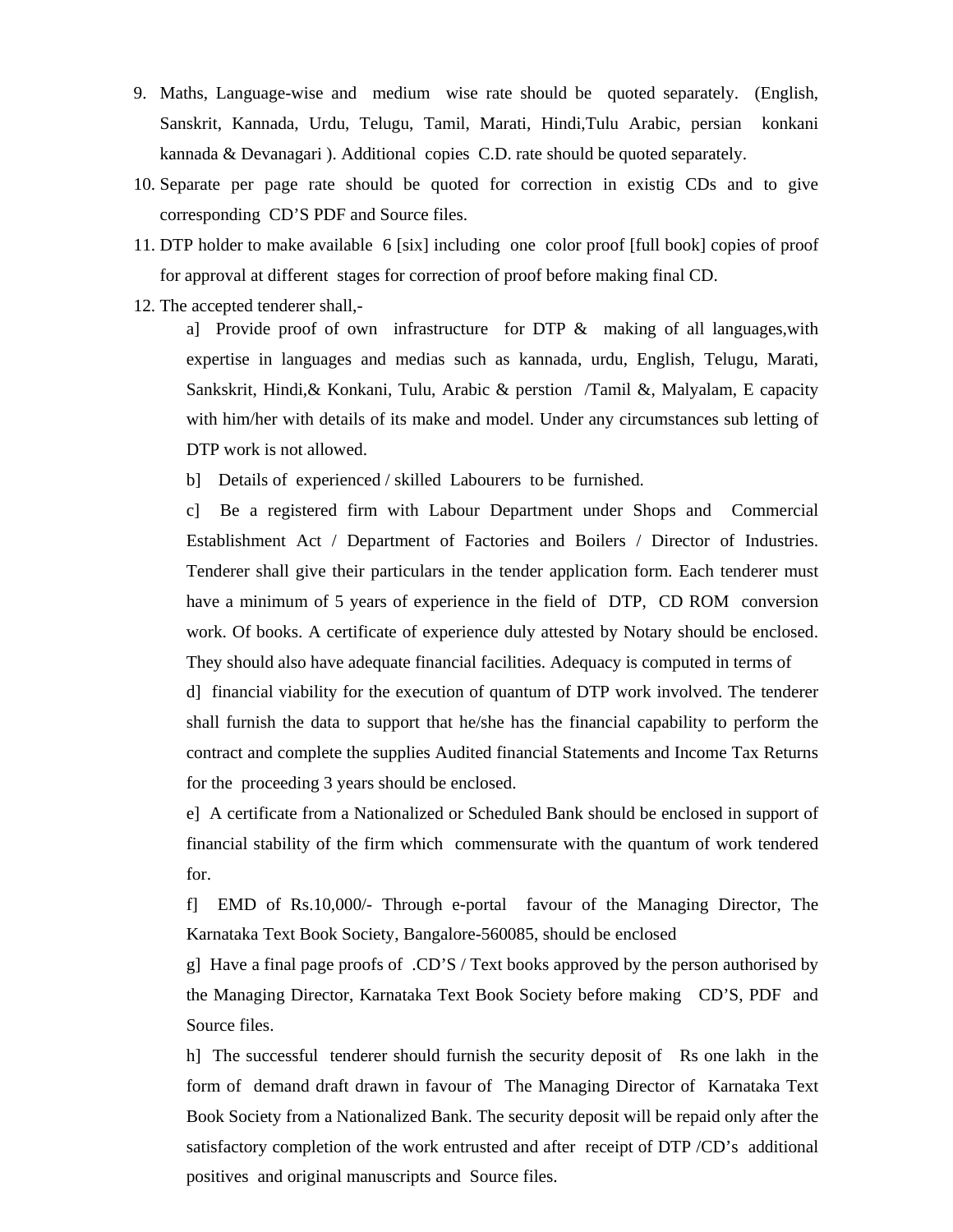i] The Successful bidder shall undertake the DTP work on topmost priority with in the Stipulated period.

j] After finishing the DTP work shall handover the purchaser or authorisable authority two sets C.D'S, and Source files.

k] The successful bidder/firm will have the responsibility to set-right problems that may arise at the time of CD'S making.

- 13. The Managing Director, Karnataka Text Book Society is empowered to inspect premises of the accepted tenderers where DTP work is going on in order to assess the progress.
- 14. If the accepted tenderer fails to complete the assigned work within the stipulated time the Managing Director, Karnataka Text Book Society is at liberty to cancel the order given to such assignee without any notice and forfeit the security deposit and the work shall be entrusted to any other firm
- 15. No advance payment will be made. Tax as per rules at source will be deducted before making payments.
- 16. DTP work will start only after the agreement has been entered into on a stamp paper of Rs.200/- value..
- 17. Rate for providing CDs in all subjects in PDF format should be quoted.
- 18. Your lowest rate should be quoted per page inclusive of DTP, additional CD Roms /CDs in PDF format both in words and figures separately for each language/Maths.
- 19. Per page rate only for DTP making for various sizes of  $1/4<sup>th</sup>$  crown, A4 size & Demmy in various languages should be quoted
- 20. Correction charges for existing CDs/ per page should be quoted separately for the work as above.
- 21. CORRUPT OR FRAUDULANT PRACTICES.(Pre-qualification for tenderers)
- 22. The Government requires that Tenderers /Contractors observe the highest standard of ethics during the procurement and execution of Government financed contracts. In pursuance of this policy, the Government
	- a] defines, for ;the purposes of this provision, the terms set forth as follows:

1) "corrupt practice" means the offering, giving, receiving of soliciting of any thing of value to influence the action of a public official in the procurement process or in contract execution; and

2] "fraudulent practice" means a misrepresentation of facts in order to influence a procurement process or the execution of a contract to the detriment of the Government and includes collusive practice among Tenderers ( prior to or after tender submission) designed to establish tender prices or artificial non-competitive levels and to deprive the government of the benefits of free and open competition.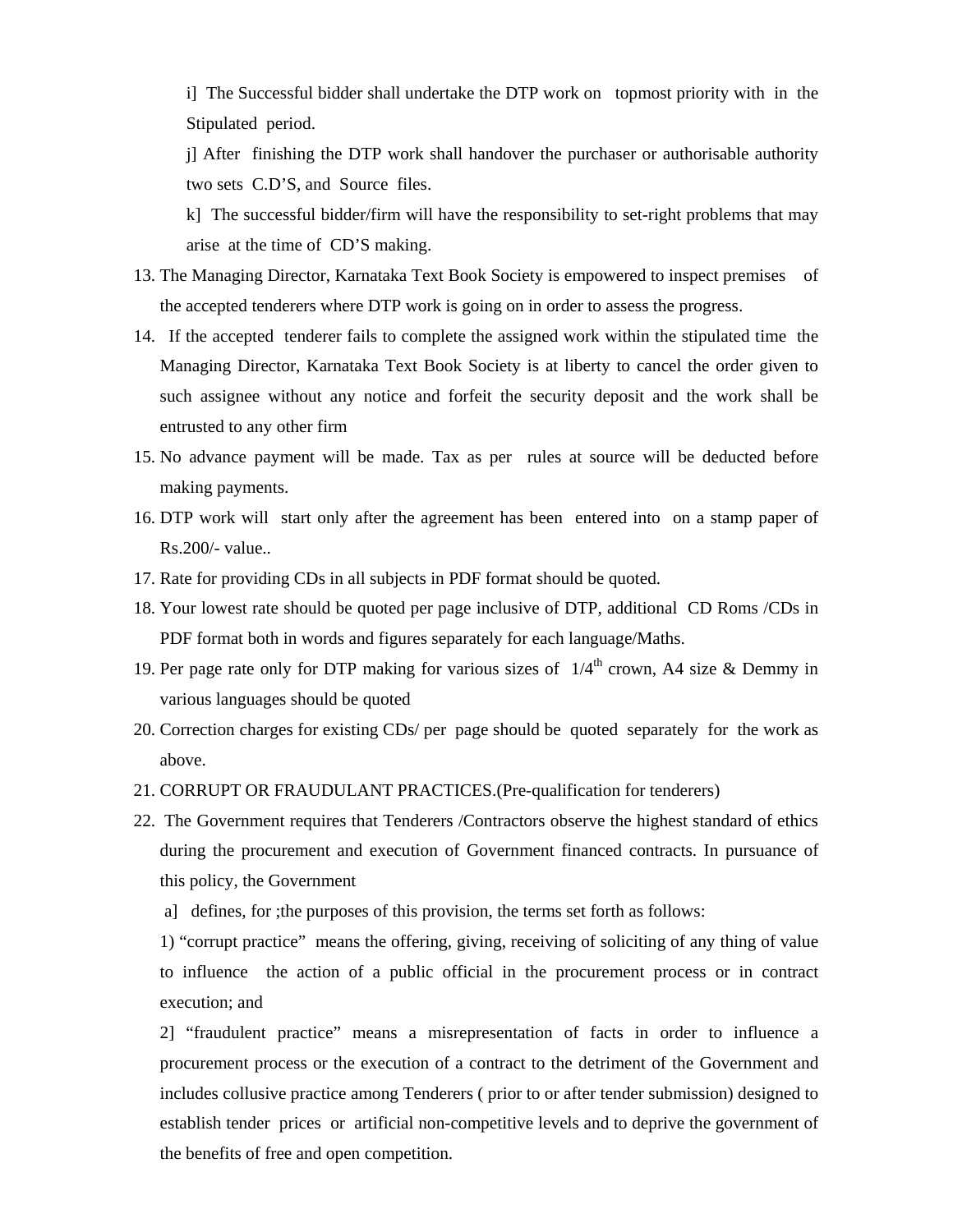b] The purchaser reserves the Right to reject a proposal for award if it determines that the tenderer recommended for award has engaged in corrupt or fraudulent practices in competing for the contract in question;

- c) The purchaser reserves the right to declare a firm ineligible, either indefinitely or for a stated period of time, to be awarded a Government financed contract if it at any time determines that the firm has engaged in corrupt or fraudulent practices in competing for, or in executing, a Government financed contract.
- 23. Time schedule: DTP holder should strictly adhere to the following time schdule.

| Submission of I proof after receiving manuscript | 15 days |
|--------------------------------------------------|---------|
| Submission of II proof                           | 7 days  |
| Submission of III proof                          | 7 days  |
| Submission of IV proof                           | 7 days  |
| Submission of V proof                            | 5 days  |
| Submission of VI proof                           | 3 days  |

Over all 45 days from receipt of manuscript to handing over of CD'S for fresh

 work. Rs. 100/- per day will be charged as penalty after 45 days for number of days of delay for each title.

24. Rates approved and fixed in this tender holds goodfor one full year from the date of work order.

### Sd/- Managing Director The Karnataka Text Book Society

### **ANNEXURE TO THE TENDER NOTIFICATION. Tender Form**

|                | Name of the Institution                         |  |
|----------------|-------------------------------------------------|--|
|                |                                                 |  |
| 2              | Year of Establishment with registration No.     |  |
|                | (Enclose copy of registration)                  |  |
| 3              | Address & Telephone No. (including pin          |  |
|                | code)                                           |  |
| $\overline{4}$ | Status of the Firm Institution                  |  |
|                |                                                 |  |
| 5              | IT ward NO./ PAN No.                            |  |
|                | (copy of the certificate should be attached)    |  |
| 6              | Details of infrastructure as specified in       |  |
|                | Annexure.                                       |  |
| 7              | Certificate regarding financial position as per |  |
|                | Annexure.                                       |  |
| 8              | Certificate of experience in DTP / Positive     |  |
|                | making attested by Notary.                      |  |
|                |                                                 |  |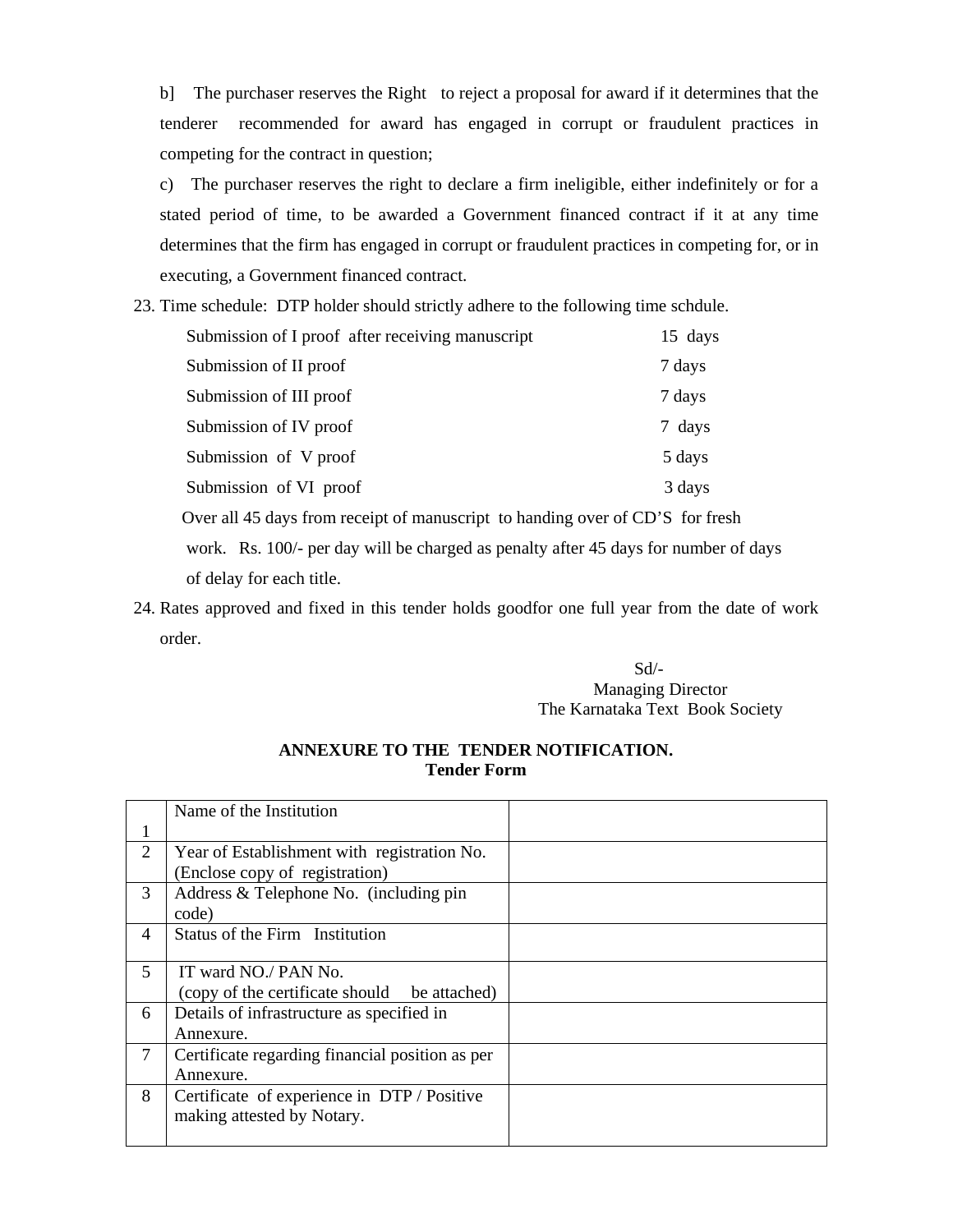## Details of EMD

| Name of the Bank | DD No. & Date. | Amount |
|------------------|----------------|--------|
|------------------|----------------|--------|

RATE PER PAGE FOR D.T.P and C.D. ROMS. Rate per page(in rupees)

| <b>SIZE</b>            | <b>TYPE</b>      | <b>Name</b><br>of<br>Firms | $\mathbf{K}\mathbf{A}$<br>$\mathbf{N}\mathbf{N}$ | <b>ENG</b> | <b>HIN</b><br>$\mathbf{D}\mathbf{I}$ | <b>URD</b><br>$\mathbf U$ | TA<br>$\textbf{MIL}$ | $\bf{MR}$<br>TI | $\frac{\text{TELG}}{\text{U}}$ | <b>SANR</b><br>$\mathbf T$ | <b>MAT</b><br>$\mathbf{H}\mathbf{S}$ | TUL<br>$\mathbf U$ | KONK<br>ANI | <b>ARA</b><br><b>BIC</b> | PER<br>SIO<br>N |
|------------------------|------------------|----------------------------|--------------------------------------------------|------------|--------------------------------------|---------------------------|----------------------|-----------------|--------------------------------|----------------------------|--------------------------------------|--------------------|-------------|--------------------------|-----------------|
|                        |                  |                            |                                                  |            |                                      |                           |                      |                 |                                |                            |                                      |                    |             |                          |                 |
|                        | Single<br>colour |                            |                                                  |            |                                      |                           |                      |                 |                                |                            |                                      |                    |             |                          |                 |
|                        |                  |                            |                                                  |            |                                      |                           |                      |                 |                                |                            |                                      |                    |             |                          |                 |
|                        |                  |                            |                                                  |            |                                      |                           |                      |                 |                                |                            |                                      |                    |             |                          |                 |
| $\frac{1}{4}$<br>Crown | Double<br>colour |                            |                                                  |            |                                      |                           |                      |                 |                                |                            |                                      |                    |             |                          |                 |
|                        |                  |                            |                                                  |            |                                      |                           |                      |                 |                                |                            |                                      |                    |             |                          |                 |
|                        |                  |                            |                                                  |            |                                      |                           |                      |                 |                                |                            |                                      |                    |             |                          |                 |
|                        | colour<br>four   |                            |                                                  |            |                                      |                           |                      |                 |                                |                            |                                      |                    |             |                          |                 |
|                        |                  |                            |                                                  |            |                                      |                           |                      |                 |                                |                            |                                      |                    |             |                          |                 |
|                        |                  |                            |                                                  |            |                                      |                           |                      |                 |                                |                            |                                      |                    |             |                          |                 |
|                        | single<br>colour |                            |                                                  |            |                                      |                           |                      |                 |                                |                            |                                      |                    |             |                          |                 |
| A4<br>size             |                  |                            |                                                  |            |                                      |                           |                      |                 |                                |                            |                                      |                    |             |                          |                 |
|                        |                  |                            |                                                  |            |                                      |                           |                      |                 |                                |                            |                                      |                    |             |                          |                 |
|                        | double<br>colour |                            |                                                  |            |                                      |                           |                      |                 |                                |                            |                                      |                    |             |                          |                 |
|                        |                  |                            |                                                  |            |                                      |                           |                      |                 |                                |                            |                                      |                    |             |                          |                 |
|                        |                  |                            |                                                  |            |                                      |                           |                      |                 |                                |                            |                                      |                    |             |                          |                 |
|                        | four<br>colour   |                            |                                                  |            |                                      |                           |                      |                 |                                |                            |                                      |                    |             |                          |                 |
|                        |                  |                            |                                                  |            |                                      |                           |                      |                 |                                |                            |                                      |                    |             |                          |                 |
|                        |                  |                            |                                                  |            |                                      |                           |                      |                 |                                |                            |                                      |                    |             |                          |                 |
|                        | single<br>colour |                            |                                                  |            |                                      |                           |                      |                 |                                |                            |                                      |                    |             |                          |                 |
|                        |                  |                            |                                                  |            |                                      |                           |                      |                 |                                |                            |                                      |                    |             |                          |                 |
| $A5$<br>size           |                  |                            |                                                  |            |                                      |                           |                      |                 |                                |                            |                                      |                    |             |                          |                 |
|                        | double<br>colour |                            |                                                  |            |                                      |                           |                      |                 |                                |                            |                                      |                    |             |                          |                 |
|                        |                  |                            |                                                  |            |                                      |                           |                      |                 |                                |                            |                                      |                    |             |                          |                 |
|                        | four<br>colour   |                            |                                                  |            |                                      |                           |                      |                 |                                |                            |                                      |                    |             |                          |                 |
|                        |                  |                            |                                                  |            |                                      |                           |                      |                 |                                |                            |                                      |                    |             |                          |                 |
|                        |                  |                            |                                                  |            |                                      |                           |                      |                 |                                |                            |                                      |                    |             |                          |                 |
|                        | Single<br>colour |                            |                                                  |            |                                      |                           |                      |                 |                                |                            |                                      |                    |             |                          |                 |
| <b>DEMMY<br/>SIZE</b>  |                  |                            |                                                  |            |                                      |                           |                      |                 |                                |                            |                                      |                    |             |                          |                 |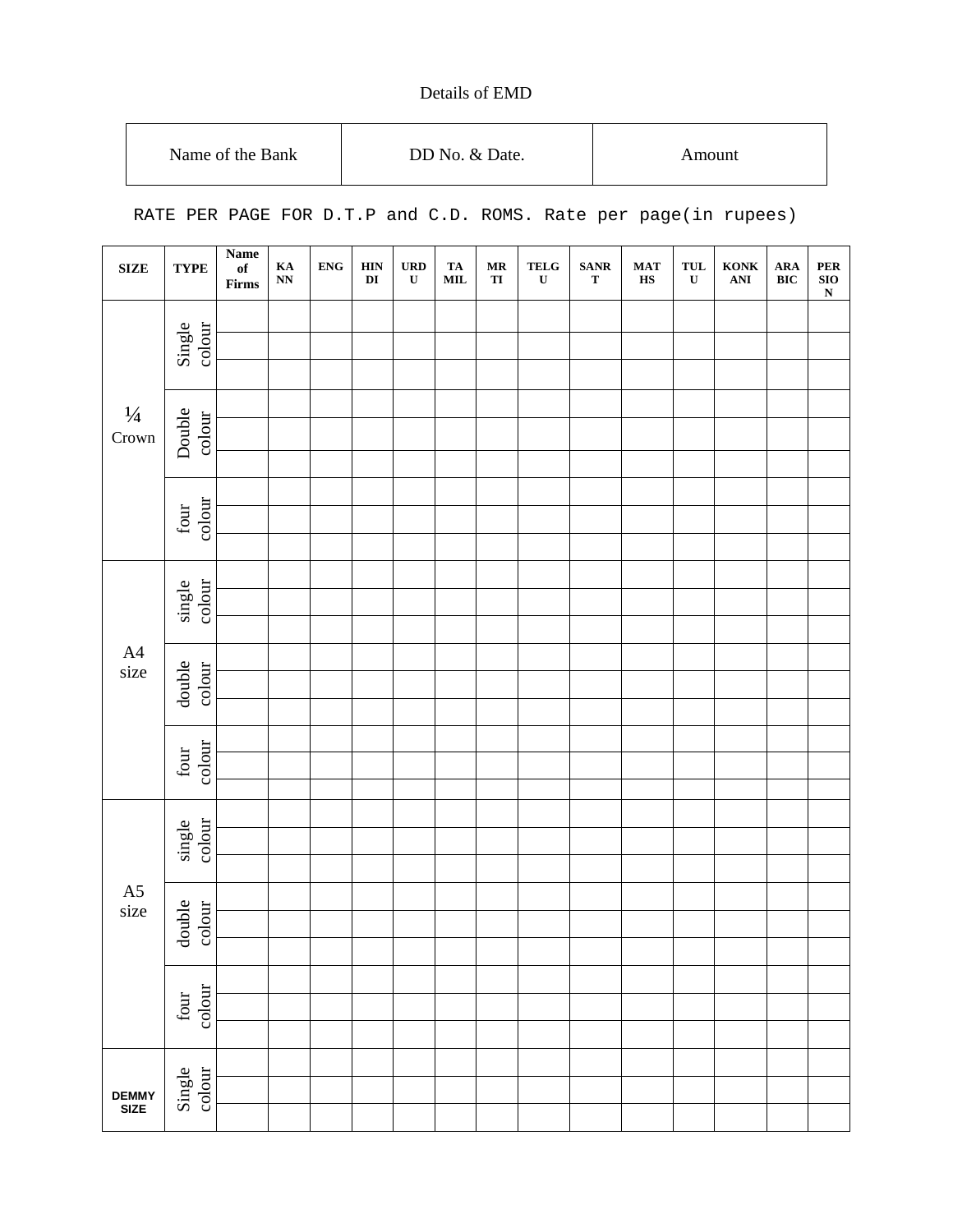|                                  | Double<br>color                 |  |  |  |  |  |  |  |
|----------------------------------|---------------------------------|--|--|--|--|--|--|--|
|                                  |                                 |  |  |  |  |  |  |  |
|                                  |                                 |  |  |  |  |  |  |  |
|                                  | colour<br>$\operatorname{four}$ |  |  |  |  |  |  |  |
|                                  |                                 |  |  |  |  |  |  |  |
| Rate<br>original<br>of CD        | for<br>copy                     |  |  |  |  |  |  |  |
| Rate<br>Additional<br>copy of CD | for                             |  |  |  |  |  |  |  |
| per page Rate<br>for             | correction                      |  |  |  |  |  |  |  |
| in<br>pages                      | different                       |  |  |  |  |  |  |  |

RATE PER PAGE FOR D.T.P and C.D. ROMS.

| ${\bf SIZE}$           | <b>TYPE</b>                     | $\mathbf{Name}$<br>$\mathbf{of}$<br>$\ensuremath{\text{\bf Firms}}$ | $K_A$<br>N. | <b>ENG</b> | <b>HIN</b><br>$\mathbf{DI}$ | <b>URD</b><br>$\mathbf U$ | <b>TA</b><br>$\textbf{MIL}$ | <b>MRTI</b> | <b>TELG</b><br>$\mathbf U$ | <b>SANR</b><br>$\mathbf T$ | <b>MAT</b><br>$\mathbf{H}\mathbf{S}$ | TUL<br>$\mathbf U$ | $\mathbf{KO}$<br>$\mathbf{N}\mathbf{K}$<br>ANI | ${\bf A}{\bf R}{\bf A}$<br>$\mathbf{BIC}$ | ${\bf PER}$<br>${\bf SIO}$<br>$\overline{\mathbf{N}}$ |
|------------------------|---------------------------------|---------------------------------------------------------------------|-------------|------------|-----------------------------|---------------------------|-----------------------------|-------------|----------------------------|----------------------------|--------------------------------------|--------------------|------------------------------------------------|-------------------------------------------|-------------------------------------------------------|
|                        |                                 |                                                                     |             |            |                             |                           |                             |             |                            |                            |                                      |                    |                                                |                                           |                                                       |
|                        | colour<br>Single                |                                                                     |             |            |                             |                           |                             |             |                            |                            |                                      |                    |                                                |                                           |                                                       |
|                        |                                 |                                                                     |             |            |                             |                           |                             |             |                            |                            |                                      |                    |                                                |                                           |                                                       |
| $\frac{1}{4}$<br>Crown |                                 |                                                                     |             |            |                             |                           |                             |             |                            |                            |                                      |                    |                                                |                                           |                                                       |
|                        | Double<br>colour                |                                                                     |             |            |                             |                           |                             |             |                            |                            |                                      |                    |                                                |                                           |                                                       |
|                        |                                 |                                                                     |             |            |                             |                           |                             |             |                            |                            |                                      |                    |                                                |                                           |                                                       |
|                        | colour<br>four                  |                                                                     |             |            |                             |                           |                             |             |                            |                            |                                      |                    |                                                |                                           |                                                       |
|                        |                                 |                                                                     |             |            |                             |                           |                             |             |                            |                            |                                      |                    |                                                |                                           |                                                       |
|                        |                                 |                                                                     |             |            |                             |                           |                             |             |                            |                            |                                      |                    |                                                |                                           |                                                       |
|                        |                                 |                                                                     |             |            |                             |                           |                             |             |                            |                            |                                      |                    |                                                |                                           |                                                       |
|                        | single<br>colour                |                                                                     |             |            |                             |                           |                             |             |                            |                            |                                      |                    |                                                |                                           |                                                       |
|                        |                                 |                                                                     |             |            |                             |                           |                             |             |                            |                            |                                      |                    |                                                |                                           |                                                       |
|                        |                                 |                                                                     |             |            |                             |                           |                             |             |                            |                            |                                      |                    |                                                |                                           |                                                       |
| $A4$<br>size           | double<br>colour                |                                                                     |             |            |                             |                           |                             |             |                            |                            |                                      |                    |                                                |                                           |                                                       |
|                        |                                 |                                                                     |             |            |                             |                           |                             |             |                            |                            |                                      |                    |                                                |                                           |                                                       |
|                        |                                 |                                                                     |             |            |                             |                           |                             |             |                            |                            |                                      |                    |                                                |                                           |                                                       |
|                        | colour<br>$\operatorname{four}$ |                                                                     |             |            |                             |                           |                             |             |                            |                            |                                      |                    |                                                |                                           |                                                       |
|                        |                                 |                                                                     |             |            |                             |                           |                             |             |                            |                            |                                      |                    |                                                |                                           |                                                       |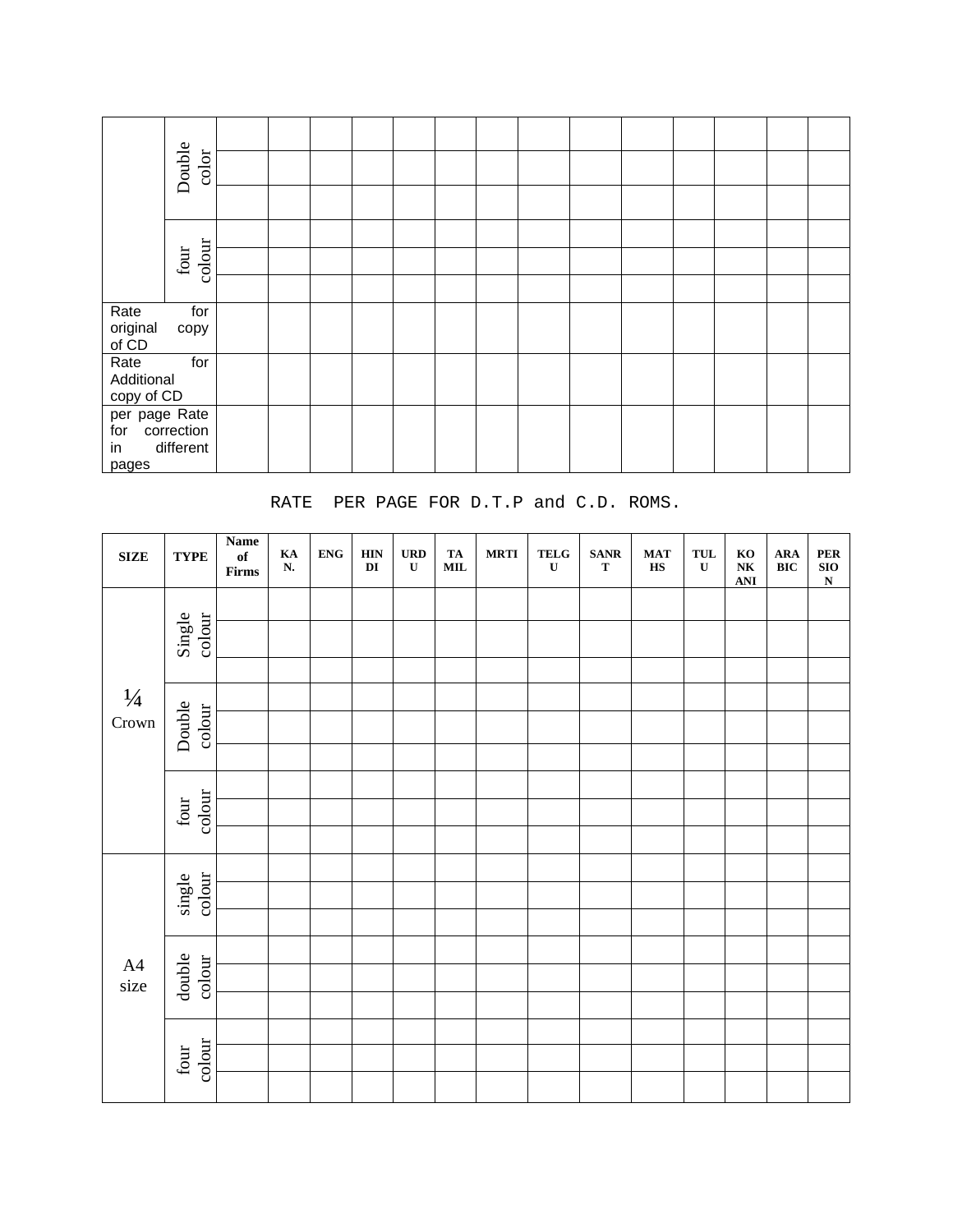|                       | Single<br>colour                 |  |  |  |  |  |  |  |
|-----------------------|----------------------------------|--|--|--|--|--|--|--|
|                       |                                  |  |  |  |  |  |  |  |
| ${\rm A}5$            |                                  |  |  |  |  |  |  |  |
| size                  | Double<br>color                  |  |  |  |  |  |  |  |
|                       |                                  |  |  |  |  |  |  |  |
|                       |                                  |  |  |  |  |  |  |  |
|                       | colour<br>$\operatorname{four}$  |  |  |  |  |  |  |  |
|                       |                                  |  |  |  |  |  |  |  |
|                       | colour<br>Single                 |  |  |  |  |  |  |  |
|                       |                                  |  |  |  |  |  |  |  |
|                       |                                  |  |  |  |  |  |  |  |
|                       |                                  |  |  |  |  |  |  |  |
| <b>DEMMY<br/>SIZE</b> | Double<br>$\operatorname{color}$ |  |  |  |  |  |  |  |
|                       |                                  |  |  |  |  |  |  |  |
|                       |                                  |  |  |  |  |  |  |  |
|                       | colour<br>four                   |  |  |  |  |  |  |  |
|                       |                                  |  |  |  |  |  |  |  |
|                       |                                  |  |  |  |  |  |  |  |

### RATE PER PAGE FOR D.T.P and C.D. ROMS.

| ${\bf SIZE}$     | <b>TYPE</b> | KA<br>N. | <b>ENG</b> | <b>HIN</b><br>DI | <b>URD</b><br>$\mathbf U$ | TA<br><b>MIL</b> | <b>MRTI</b> | <b>TEL</b><br>GU | <b>SANR</b><br>T | <b>MAT</b><br><b>HS</b> | <b>TULU</b> | <b>KONK</b><br>ANI | <b>ARAB</b><br>IC | <b>PERSI</b><br>ON |
|------------------|-------------|----------|------------|------------------|---------------------------|------------------|-------------|------------------|------------------|-------------------------|-------------|--------------------|-------------------|--------------------|
|                  | Single      |          |            |                  |                           |                  |             |                  |                  |                         |             |                    |                   |                    |
| $\frac{1}{4}$    | colour      |          |            |                  |                           |                  |             |                  |                  |                         |             |                    |                   |                    |
| Crow             | Double      |          |            |                  |                           |                  |             |                  |                  |                         |             |                    |                   |                    |
|                  | colour      |          |            |                  |                           |                  |             |                  |                  |                         |             |                    |                   |                    |
| $\mathbf n$      | four        |          |            |                  |                           |                  |             |                  |                  |                         |             |                    |                   |                    |
|                  | colour      |          |            |                  |                           |                  |             |                  |                  |                         |             |                    |                   |                    |
|                  | single      |          |            |                  |                           |                  |             |                  |                  |                         |             |                    |                   |                    |
| A4               | colour      |          |            |                  |                           |                  |             |                  |                  |                         |             |                    |                   |                    |
| size             | double      |          |            |                  |                           |                  |             |                  |                  |                         |             |                    |                   |                    |
|                  | colour      |          |            |                  |                           |                  |             |                  |                  |                         |             |                    |                   |                    |
|                  | four        |          |            |                  |                           |                  |             |                  |                  |                         |             |                    |                   |                    |
|                  | colour      |          |            |                  |                           |                  |             |                  |                  |                         |             |                    |                   |                    |
|                  | Single      |          |            |                  |                           |                  |             |                  |                  |                         |             |                    |                   |                    |
| A <sub>5</sub>   | colour      |          |            |                  |                           |                  |             |                  |                  |                         |             |                    |                   |                    |
| size             | Double      |          |            |                  |                           |                  |             |                  |                  |                         |             |                    |                   |                    |
|                  | colour      |          |            |                  |                           |                  |             |                  |                  |                         |             |                    |                   |                    |
|                  | four        |          |            |                  |                           |                  |             |                  |                  |                         |             |                    |                   |                    |
|                  | colour      |          |            |                  |                           |                  |             |                  |                  |                         |             |                    |                   |                    |
|                  | Single      |          |            |                  |                           |                  |             |                  |                  |                         |             |                    |                   |                    |
|                  | colour      |          |            |                  |                           |                  |             |                  |                  |                         |             |                    |                   |                    |
| <b>DEMM</b>      | Doubl       |          |            |                  |                           |                  |             |                  |                  |                         |             |                    |                   |                    |
| Υ<br><b>SIZE</b> | e color     |          |            |                  |                           |                  |             |                  |                  |                         |             |                    |                   |                    |
|                  | four        |          |            |                  |                           |                  |             |                  |                  |                         |             |                    |                   |                    |
|                  | colour      |          |            |                  |                           |                  |             |                  |                  |                         |             |                    |                   |                    |